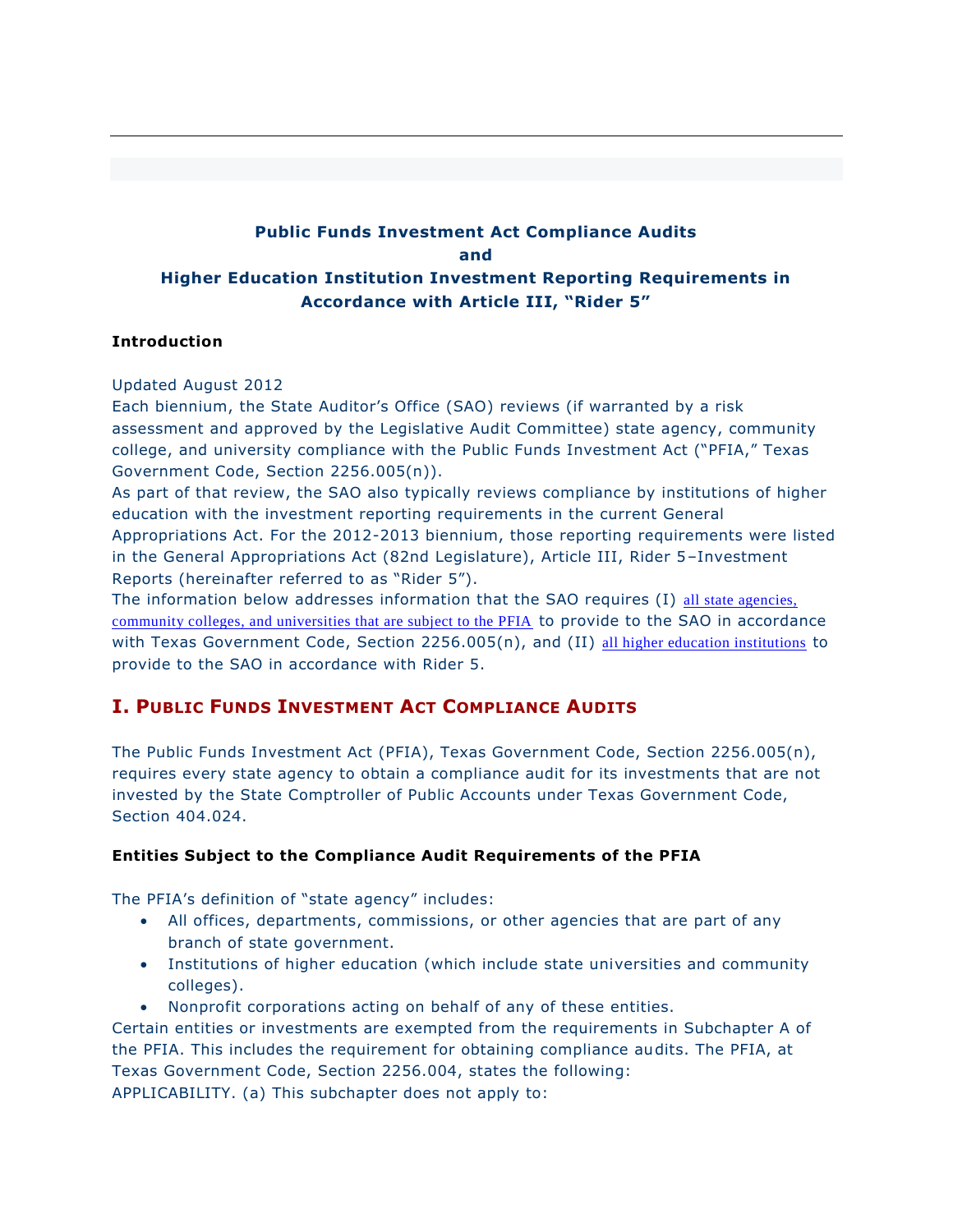(1) a public retirement system as defined by Section 802.001 [Texas Government Code];

(2) state funds invested as authorized by Section 404.024 [Texas Government Code]; (3) an institution of higher education having total endowments of at least \$95 million in book value on May 1, 1995;

(4) funds invested by the Veterans' Land Board as authorized by Chapter 161, 162, or 164, Natural Resources Code;

(5) registry funds deposited with the county or district clerk under Chapter 117, Local Government Code; or

(6) a deferred compensation plan that qualifies under either Section 401(k) or 457 of the Internal Revenue Code of 1986 (26 U.S.C. Section 1 et seq.), as amended.

(b) This subchapter does not apply to an investment donated to an investing entity for a particular purpose or under terms of use specified by the donor.

### **Compliance Audit Requirements in the PFIA**

The PFIA (Texas Government Code, Section 2256.005(n)) states:

*"[A]t least once every two years a state agency shall arrange for a compliance audit of management controls on investments and adherence to the agency's established investment policies. The compliance audit shall be performed by the agency's internal auditor or by a private auditor employed in the manner provided by Section 321.020 [Texas Government Code]. Not later than January 1 of each even-numbered year a state agency shall report the results of the most recent audit performed under this subsection to the state auditor."* 

The same section of the PFIA also gives the State Auditor's Office (SAO) the authority, in connection with its review of these compliance audits, to *"require a state agency to also report to the state auditor other information the state auditor determines necessary to assess compliance with laws and policies applicable to state agency investments. A report under this subsection shall be prepared in a manner the state auditor prescribes."*

#### **Compliance Audit Information Required by the SAO**

## **The SAO requires that every state agency subject to the compliance audit provisions of the PFIA provide to the SAO by January 1 of each even-numbered year the following information about its most recent compliance audit:**

- A detailed description of all instances of noncompliance that were identified as a result of the compliance audit procedures performed, regardless of the assessed materiality of any such noncompliance, and, if available, all responses to any audit findings that agency management provided to its auditor.
	- o **NOTE:** It is **not** acceptable to limit this communication to only those instances of noncompliance (1) for which noncompliance could have a direct and material effect on the determination of financial statement amounts or (2) that auditors are required to report under *Government Auditing Standards* for financial statement audits.
- A copy of the report issued by the independent auditor or the entity's internal auditor that results from the auditor's performance of the required compliance audit defined in the PFIA.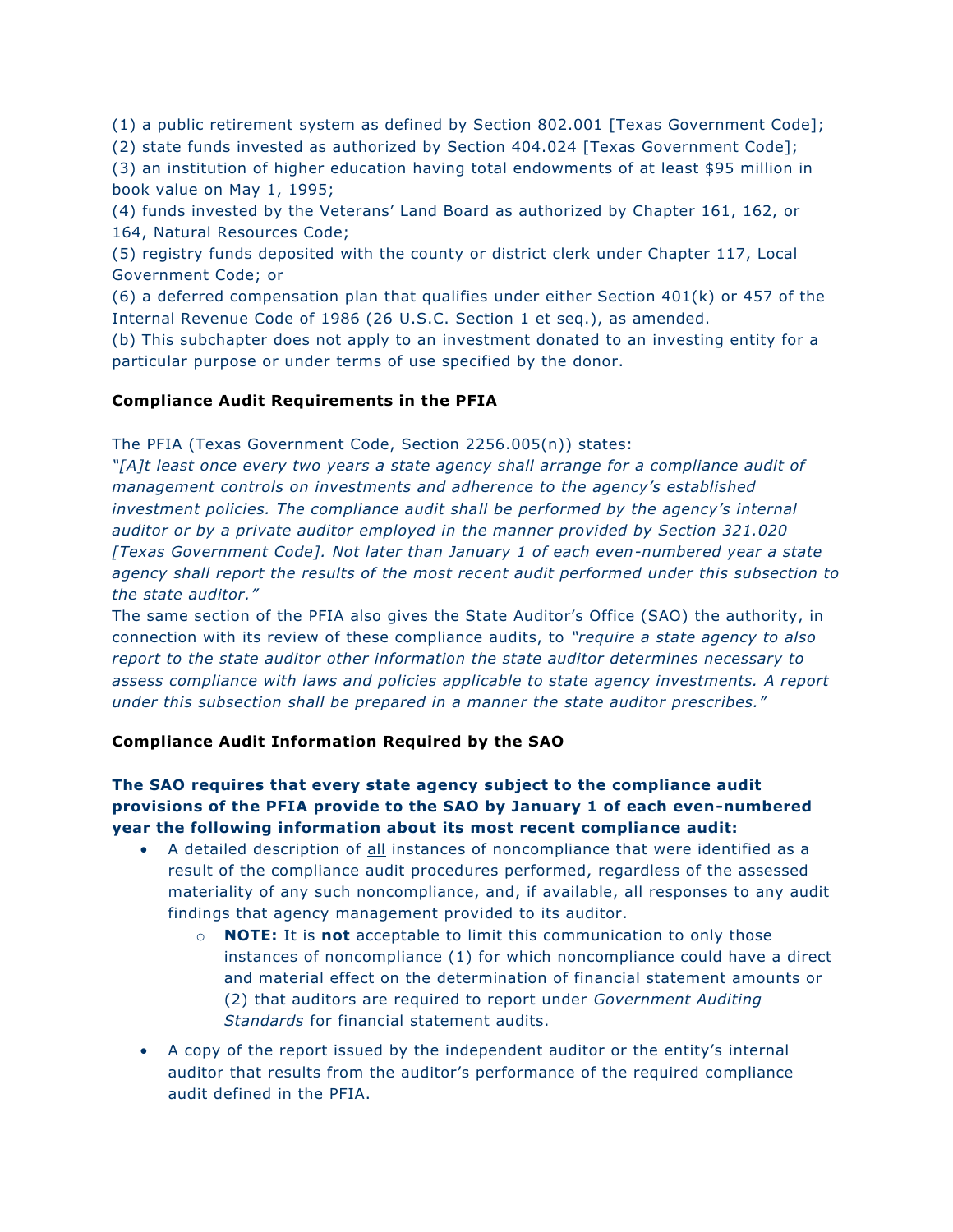o **NOTE:** The PFIA does not specify the applicable professional standards under which private auditors or an entity's internal auditors must perform the required compliance audit. Therefore, each entity and its compliance auditor should agree on suitable standards under which the audit will be performed. The auditor's report should clearly state the standards (for example, attestation standards issued by the AICPA or internal auditing standards issued by the Institute of Internal Auditors) under which the audit has been performed.

## **II. HIGHER EDUCATION INSTITUTION INVESTMENT REPORTING REQUIREMENTS IN ACCORDANCE WITH ARTICLE III, RIDER 5**

The General Appropriations Act (82nd Legislature), Article III, Rider 5–Investment Reports (hereinafter referred to as "Rider 5") states the following:

*5. Investment Reports.*

*a. The governing board of each of the educational institutions named in this Article shall file with the State Auditor, Comptroller of Public Accounts, Legislative Budget Board, and the Governor an annual report of all investment transactions involving endowment funds, short-term and long-term investment funds, and all other securities transactions, in a method prescribed by the State Auditor's Office. Copies of such reports shall be available for public inspection. In addition to the annual report, each institution shall publish on its website quarterly investment reports in any format it deems appropriate.*

*b. The governing boards of each educational institution named in this Article must adopt formal investment policies. Each governing board shall submit to the Legislative Budget Board and State Auditor's Office a copy of their investment policy by December 31 of each year.*

## **The SAO adopted new procedures in 2012 for higher education institutions to address Rider 5's requirements to report information to the SAO. These include:**

- Implementing an **[Annual Tracking Report for Investment Reporting by Higher Education](http://www.sao.state.tx.us/Resources/IntAud/AnnualTrackingReport.docx)  [Institutions](http://www.sao.state.tx.us/Resources/IntAud/AnnualTrackingReport.docx)** that every higher education institution should submit to the SAO by December 31 of each year to satisfy its Rider 5 reporting requirements to the SAO.
- Revising the format of the [Annual Investment Report \(Including Deposits\)](http://www.sao.state.tx.us/Resources/IntAud/HigherEdInvestReporting.html#3) and the examples and descriptions of potential investment and deposit types that might be included on that report. The revisions are discussed further in **Annual Investment Reporting** [Required by the SAO](http://www.sao.state.tx.us/Resources/IntAud/pubfunds.html#4).
- Revising and clarifying the first two of the [three investment-related questions](http://www.sao.state.tx.us/Resources/IntAud/pubfunds.html#5) to which the SAO requires all higher education institutions to post responses on their Web site.

**To be considered by the SAO to be in compliance with Rider 5, institutions of higher education should:**

- **Post on their Web site** all information required by Rider 5, including:
	- o [Annual investment reporting requirements prescribed by the SAO](http://www.sao.state.tx.us/Resources/IntAud/pubfunds.html#4).
	- o [Quarterly investment reports prescribed by Rider 5](http://www.sao.state.tx.us/Resources/IntAud/pubfunds.html#6).
	- o [Current investment policy](http://www.sao.state.tx.us/Resources/IntAud/pubfunds.html#7).
- Disclose to the SAO on the annual tracking report the Web address of that information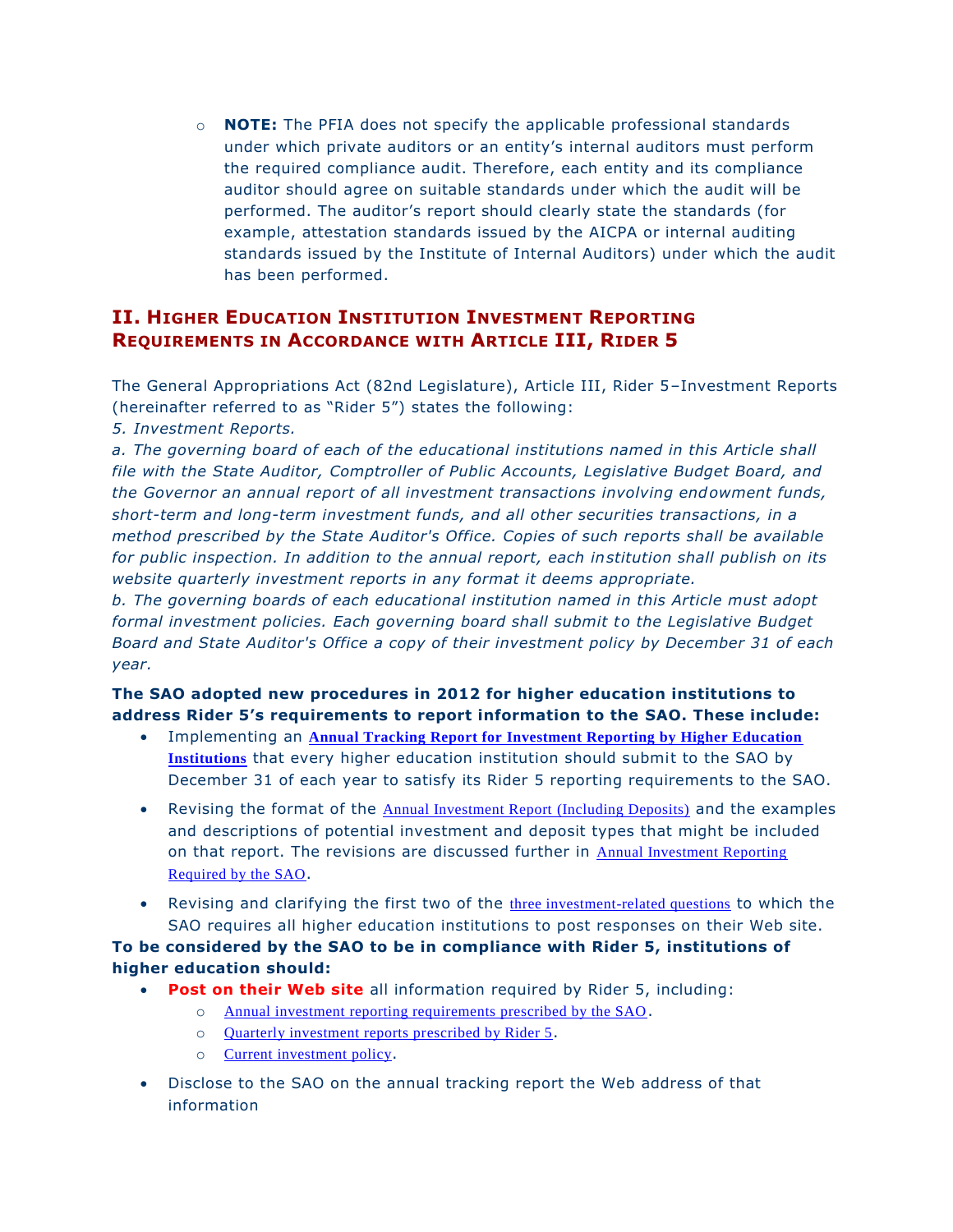Submit the annual tracking report to the SAO by December 31 of each year The tracking report also requests information from all higher education institutions that are subject to Subchapter A of the PFIA demonstrating that the institution's governing board has performed an annual review of its investment policy required by Texas Government Code, Section 2256.005(e).

### **Annual Investment Reporting Required by the SAO**

In accordance with Rider 5's requirement that the SAO prescribe the manner of reporting annual investment information, the SAO requires institutions to annually report (**by posting the required information on the institution's Web site**):

- 1. Investment balances as of August 31, by investment type, on the Annual [Investment Report \(Including Deposits\)](http://www.sao.state.tx.us/Resources/IntAud/HigherEdInvestReporting.html#3) form prescribed by the SAO.
- 2. Responses to [three questions](http://www.sao.state.tx.us/Resources/IntAud/pubfunds.html#5) and applicable explanatory details (**institutions may present this information on the same Web page as the Annual Investment Report form or on a separate Web page**).

1. Annual Investment Report (Including Deposits):

In 2012, the SAO revised the contents and format of the required Annual Investment Report (Including Deposits). The new format is effective for institutions of higher education reporting fiscal year 2012 investment information. Major changes to the content and format include:

- New or clarified categories for investment and deposit types (however, institutions may choose to include **more** detailed categories than requested provided they are presented in the appropriate major investment or deposit type category).
- New or revised definitions of the listed investment or deposit types.
- Elimination of the requirement to disclose to the SAO the August 31 "book value" of investments. (The SAO now requires only **"market"** or **"fair"** value information; however, institutions of higher education that choose to continue to report book value information on their Web site should reformat the SAO's template for the annual report as needed to present that additional data.)

To the greatest extent practical, the overall market value of investments and deposits reported in the Annual Investment Report (Including Deposits) should agree with the amounts reported in the institution's final financial statements for the fiscal year. 2. Three investment-related questions to which institutions should respond annually: Beginning in 2002, the SAO required all higher education institutions to answer questions about their (1) use of external investment advisors or managers, (2) use of "soft dollar" arrangements, and (3) association with an independent endowment or foundation. In 2012, the SAO revised or clarified the first two of those three questions.

### **The SAO requires institutions to post on their Web site their responses to the following three questions:**

1. Does the institution employ outside investment advisors or managers and, if so, who are they (provide individual or firm name and address)? Do the outside investment advisors or managers have the authority to make investment decisions without obtaining prior approval?